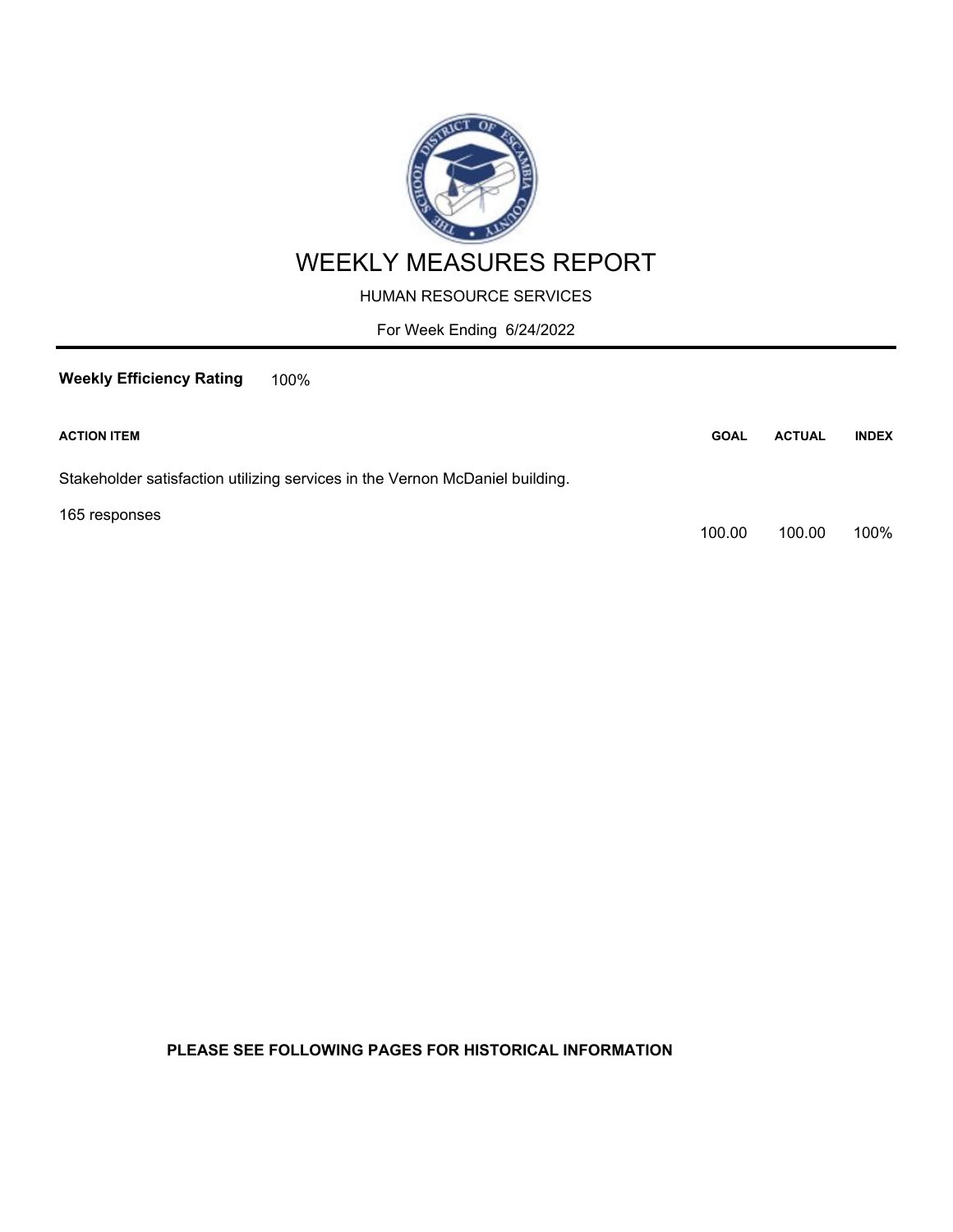

## HISTORICAL WEEKLY MEASURES REPORT

## HUMAN RESOURCE SERVICES

## **Stakeholder satisfaction utilizing services in the Vernon McDaniel building.**

| 124 responses |                                                                              |             |               |              |
|---------------|------------------------------------------------------------------------------|-------------|---------------|--------------|
|               | <b>DATE</b>                                                                  | <b>GOAL</b> | <b>ACTUAL</b> | <b>INDEX</b> |
|               | 4/8/2022                                                                     | 100.00      | 100.00        | 100 %        |
|               | Stakeholder satisfaction utilizing services in the Vernon McDaniel building. |             |               |              |
| 129 responses |                                                                              |             |               |              |
|               | DATE                                                                         | <b>GOAL</b> | <b>ACTUAL</b> | <b>INDEX</b> |
|               | 4/22/2022                                                                    | 100.00      | 100.00        | 100 %        |
|               | Stakeholder satisfaction utilizing services in the Vernon McDaniel building. |             |               |              |
| 138 responses |                                                                              |             |               |              |
|               | DATE                                                                         | <b>GOAL</b> | <b>ACTUAL</b> | <b>INDEX</b> |
|               | 4/29/2022                                                                    | 100.00      | 100.00        | 100 %        |
|               | Stakeholder satisfaction utilizing services in the Vernon McDaniel building. |             |               |              |
| 143 responses |                                                                              |             |               |              |
|               | <b>DATE</b>                                                                  | <b>GOAL</b> | <b>ACTUAL</b> | <b>INDEX</b> |
|               | 5/13/2022                                                                    | 100.00      | 100.00        | 100 %        |
| 143 responses |                                                                              |             |               |              |
|               | <b>DATE</b>                                                                  | <b>GOAL</b> | <b>ACTUAL</b> | <b>INDEX</b> |
|               | 5/6/2022                                                                     | 100.00      | 100.00        | 100 %        |
|               | Stakeholder satisfaction utilizing services in the Vernon McDaniel building. |             |               |              |
| 145 responses |                                                                              |             |               |              |
|               | <b>DATE</b>                                                                  | <b>GOAL</b> | <b>ACTUAL</b> | <b>INDEX</b> |
|               | 5/20/2022                                                                    | 100.00      | 100.00        | 100 %        |
|               | Stakeholder satisfaction utilizing services in the Vernon McDaniel building. |             |               |              |
| 151 responses |                                                                              |             |               |              |
|               | <b>DATE</b>                                                                  | GOAL        | <b>ACTUAL</b> | <b>INDEX</b> |
|               | 5/27/2022                                                                    | 100.00      | 100.00        |              |
|               |                                                                              |             |               | 100 %        |
|               | Stakeholder satisfaction utilizing services in the Vernon McDaniel building. |             |               |              |
| 152 responses | <b>DATE</b>                                                                  |             |               |              |